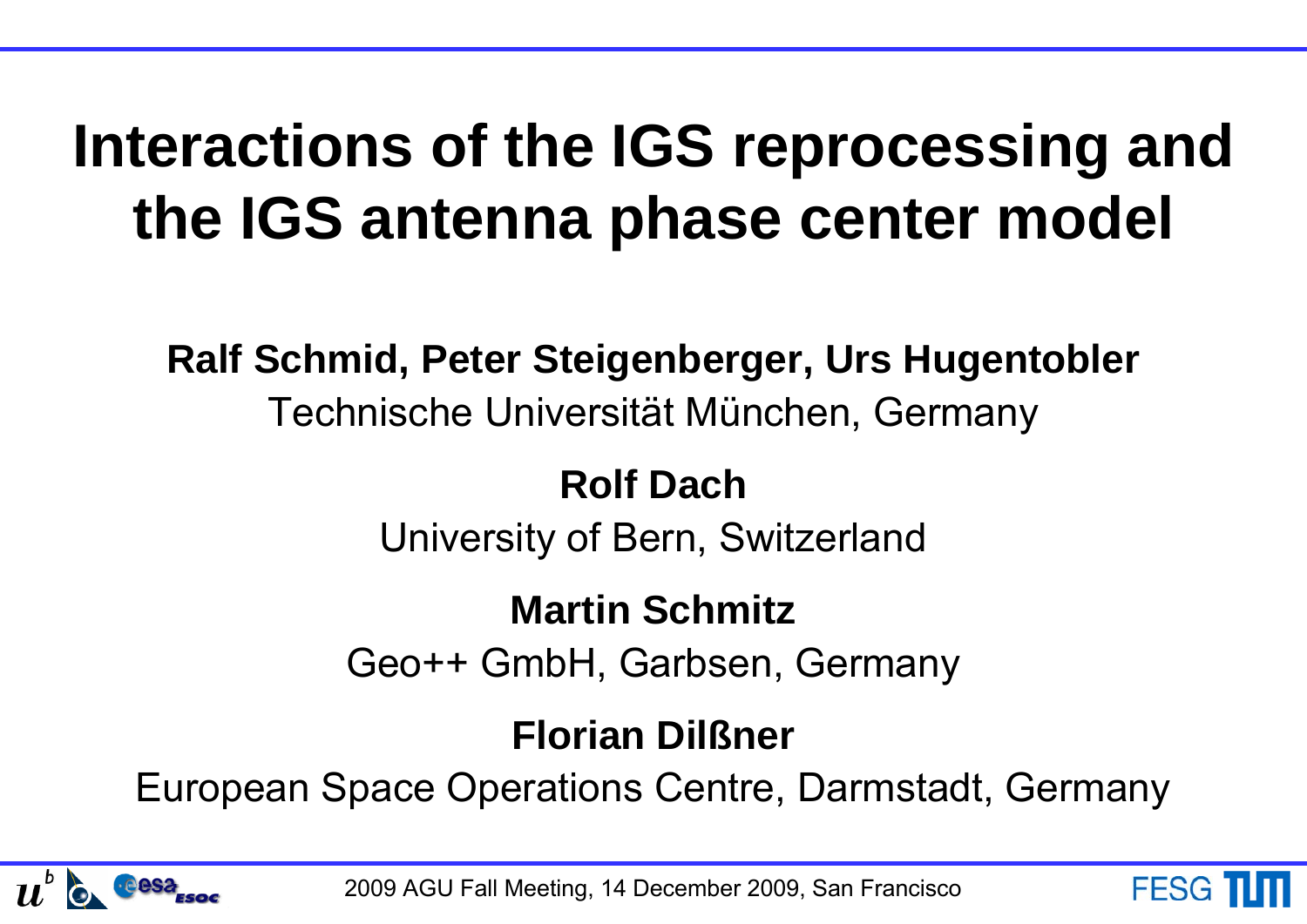## **Transition to absolute phase center modeling**

|                              |                                                          | <b>Receiver antenna</b> | <b>Satellite antenna</b>                   |                        |                    |
|------------------------------|----------------------------------------------------------|-------------------------|--------------------------------------------|------------------------|--------------------|
| <b>Model</b>                 | <b>PCO</b>                                               | <b>PCV</b>              | Radome                                     | <b>PCO</b>             | <b>PCV</b>         |
| igs01.pcv<br>$(1996 - 2006)$ | relative to reference<br>antenna AOAD/M_T                |                         | ignored                                    | block-<br>specific     | ignored            |
| igs05.atx<br>$(2006 - 2010)$ | absolute, i.e.,<br>independent of a<br>reference antenna |                         | considered,<br>if calibration<br>available | satellite-<br>specific | block-<br>specific |



**FESG TITT** 

 $u^{\scriptscriptstyle b}$   $\circ$   $\circ$   $\circ$   $\circ$   $\circ$   $\circ$   $\circ$ 

2009 AGU Fall Meeting, 14 December 2009, San Francisco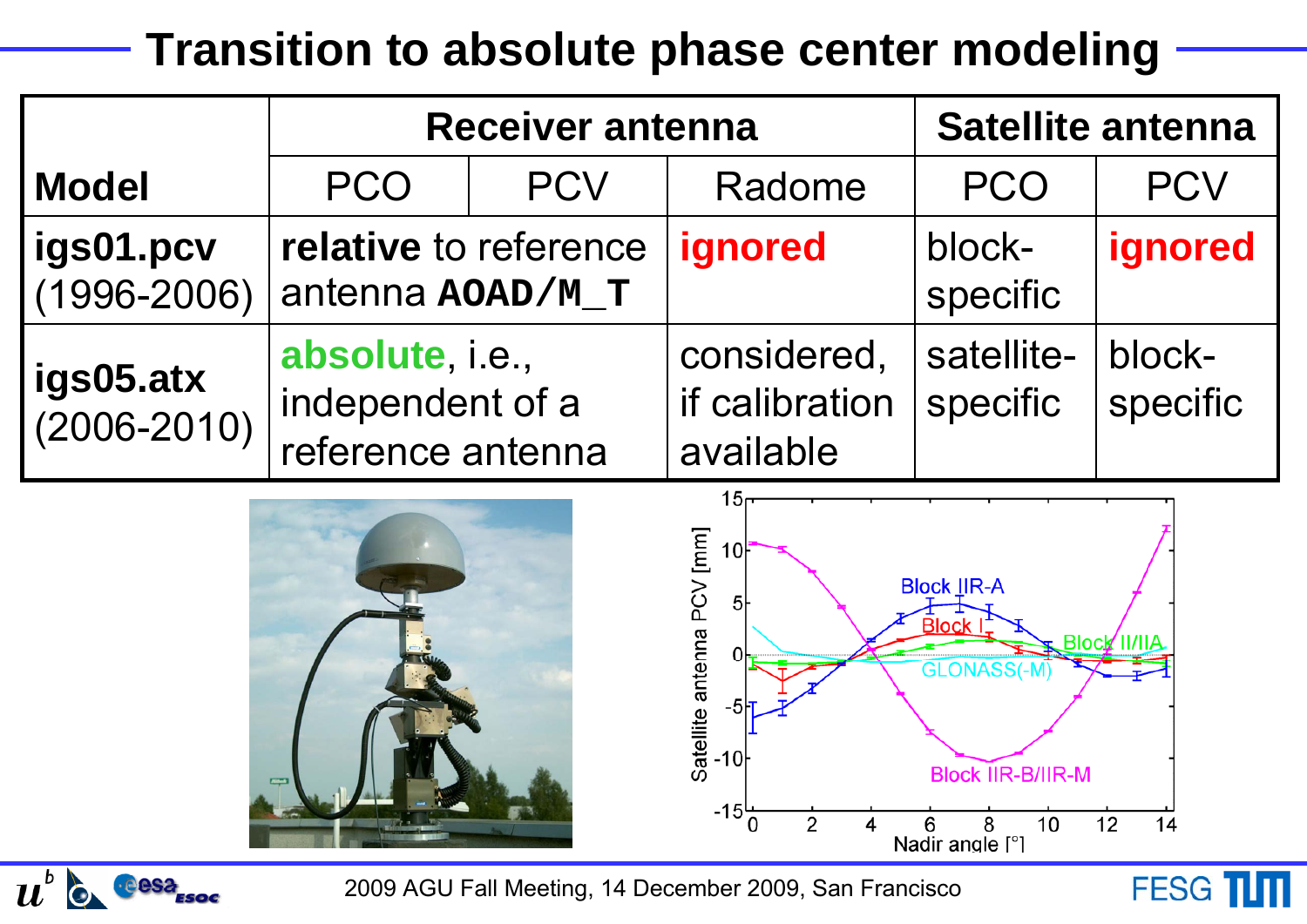#### **Discontinuities in time series (week 1400)**



2009 AGU Fall Meeting, 14 December 2009, San Francisco

 $\boldsymbol{u}^{\nu}$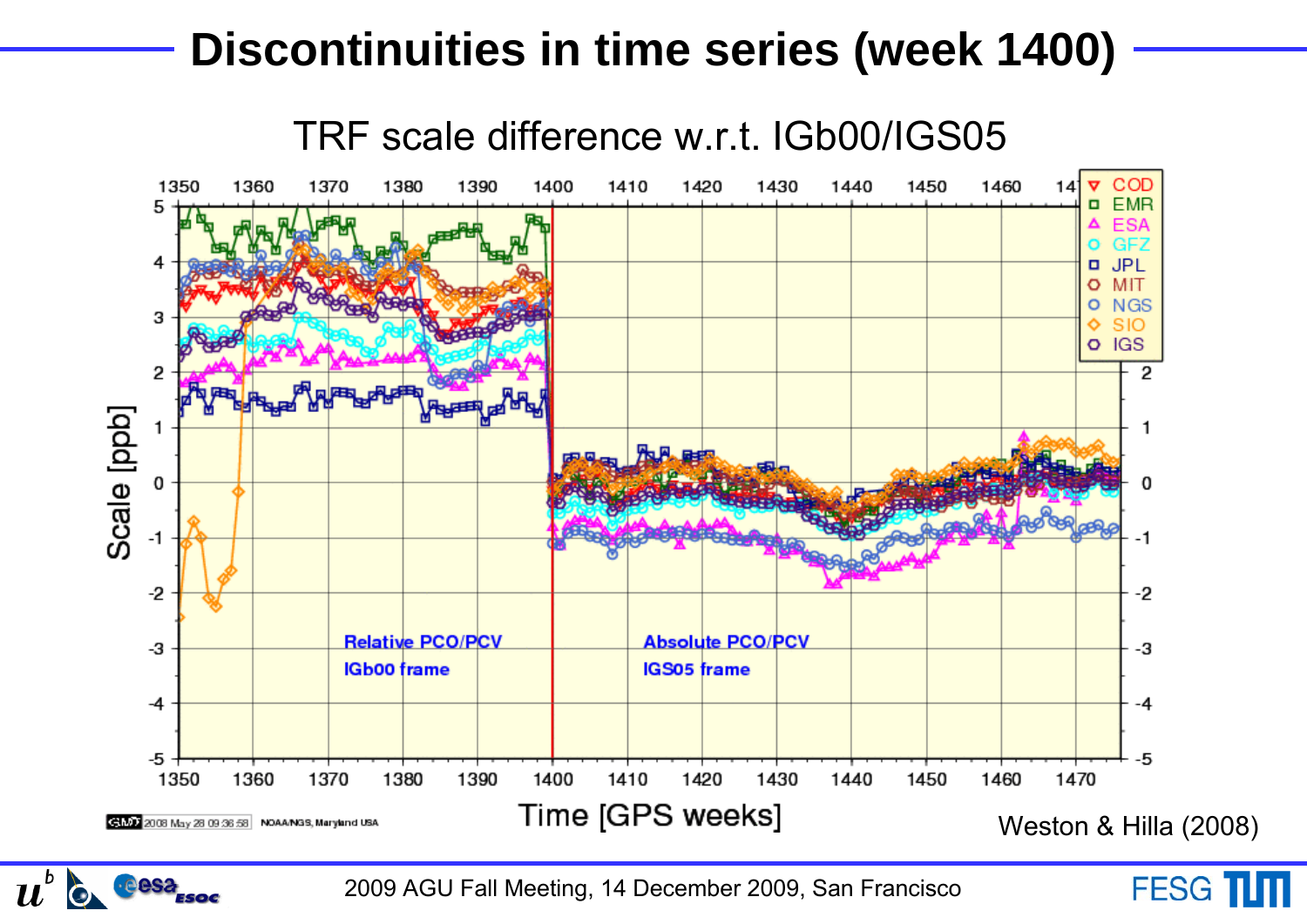## **Timeline: antenna model vs. IGS reprocessing**

- Estimation of GPS satellite antenna corrections with scale fixed to IGb00 (based on **relative** receiver antenna corrections); radome calibrations added afterwards 2005
- 2006GLONASS satellite antenna corr. from **separate** solution
- 5 Nov**Switch** from relative to absolute antenna model and from 2006IGb00 to IGS05; IGS05 station coordinates corrected for differences from parallel AC processing
- Feb2008 Start of first IGS reprocessing campaign repro1 with igs05.atx **unchanged**; repro1 period: 1994-**2007**
- 2010 Compilation of igs08.atx using repro1 SINEX files and operational solutions (**2008**-2010)

**FESG**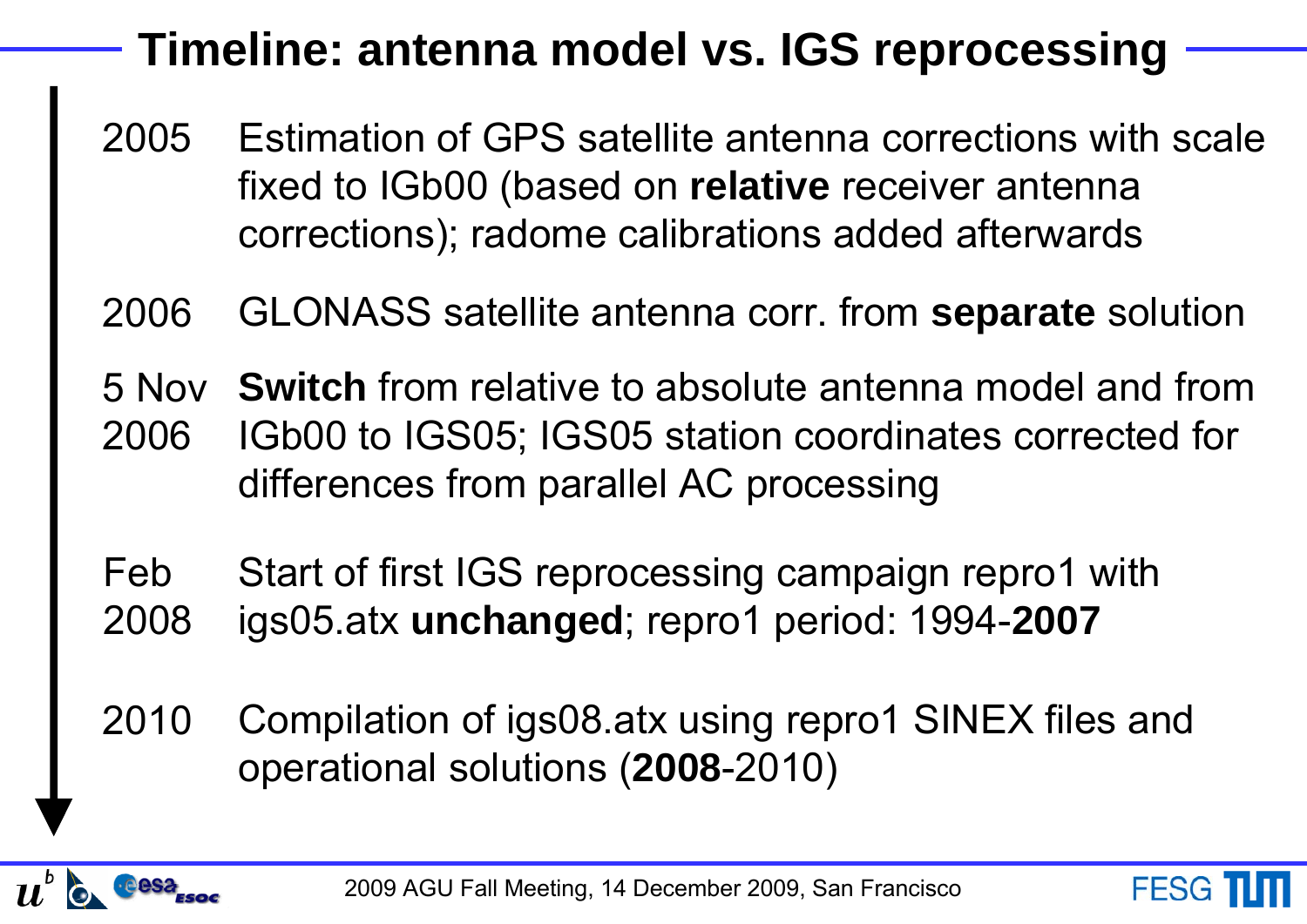## **Benefit from IGS reprocessing**

- •Repair of **discontinuities** (e.g., in week 1400)
- $\bullet$  Update of **receiver** antenna corrections (up to five years old) before or after the reprocessing campaign
- • repro1 started without an update of the antenna model
	- –pros: consistency between repro1 and operational solutions
	- – cons: inconsistency between new reference frame and antenna model, if update afterwards
- • Update of **satellite** antenna corrections
	- **Hart Corporation (State Corporation)** new satellite-specific *z*-offsets for latest satellites
	- –based on longer time span: 11 years  $\rightarrow$  16 years
	- –more analysis centers: 2  $\rightarrow$  3-5 (GPS); 1  $\rightarrow$  2 (GLONASS)

**FESG**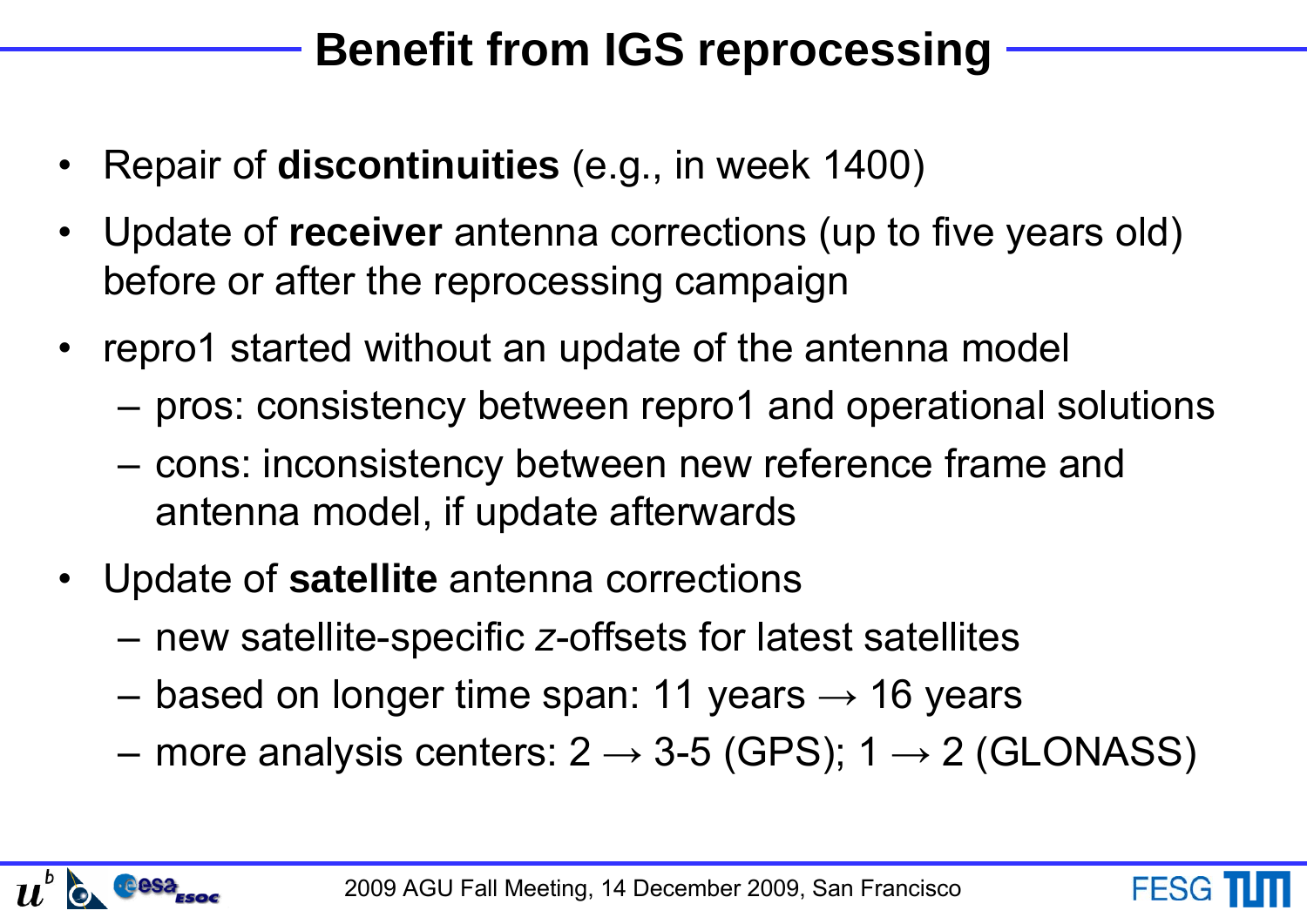## **First IGS reprocessing campaign repro1**

Phase center estimates in repro1 AC SINEX files:

| <b>Analysis</b> |            | <b>GPS satellite antennas</b> | <b>GLONASS satellite antennas</b>                                                                                                            |            |  |
|-----------------|------------|-------------------------------|----------------------------------------------------------------------------------------------------------------------------------------------|------------|--|
| <b>Center</b>   | <b>PCO</b> | <b>PCV</b>                    | <b>PCO</b>                                                                                                                                   | <b>PCV</b> |  |
| <b>CODE</b>     |            |                               |                                                                                                                                              |            |  |
| <b>NRCan</b>    |            | <b>SINEX format</b>           | <b>GLONASS observation data will</b><br>probably be considered for<br>follow-up campaign repro2<br>$\rightarrow$ separate solution necessary |            |  |
| <b>ESA</b>      |            |                               |                                                                                                                                              |            |  |
| <b>GFZ</b>      |            | extension                     |                                                                                                                                              |            |  |
| <b>JPL</b>      |            | necessary                     |                                                                                                                                              |            |  |
| <b>MIT</b>      |            |                               |                                                                                                                                              |            |  |
| <b>NGS</b>      |            | $\rightarrow$ no update       |                                                                                                                                              |            |  |
| <b>PDR</b>      |            |                               |                                                                                                                                              |            |  |
| <b>SIO</b>      |            |                               |                                                                                                                                              |            |  |



2009 AGU Fall Meeting, 14 December 2009, San Francisco

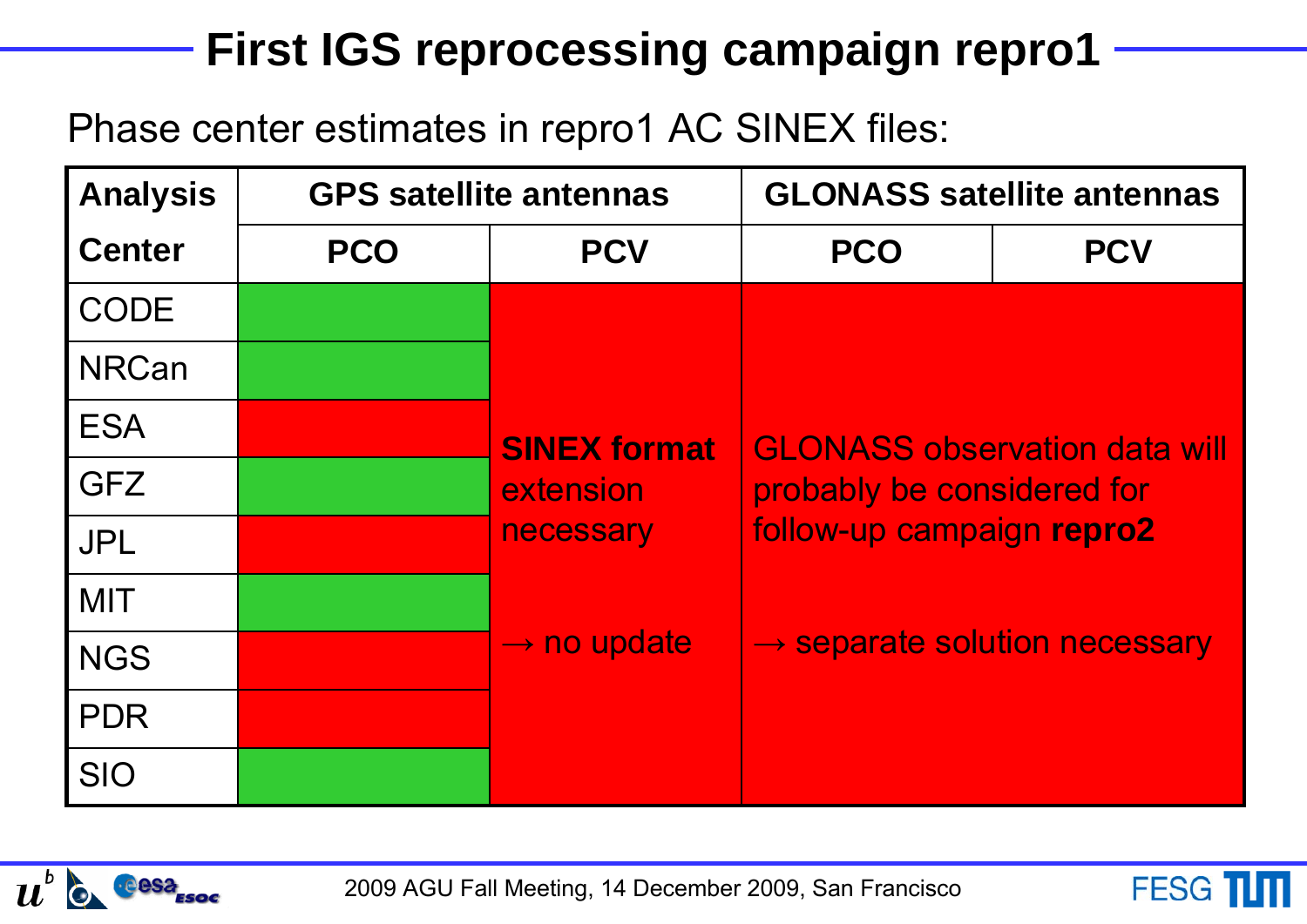#### **GPS satellite antenna** *z***-offsets**



Mean **bias**: 5.4 cm

**FESG** 

•**dm level biases** between individual analysis centers

 $\boldsymbol{u}$ 

esa

- •estimation of satellite-specific *z*-offsets for the latest satellites
- •deviation of about 15 cm from block mean value for SVN55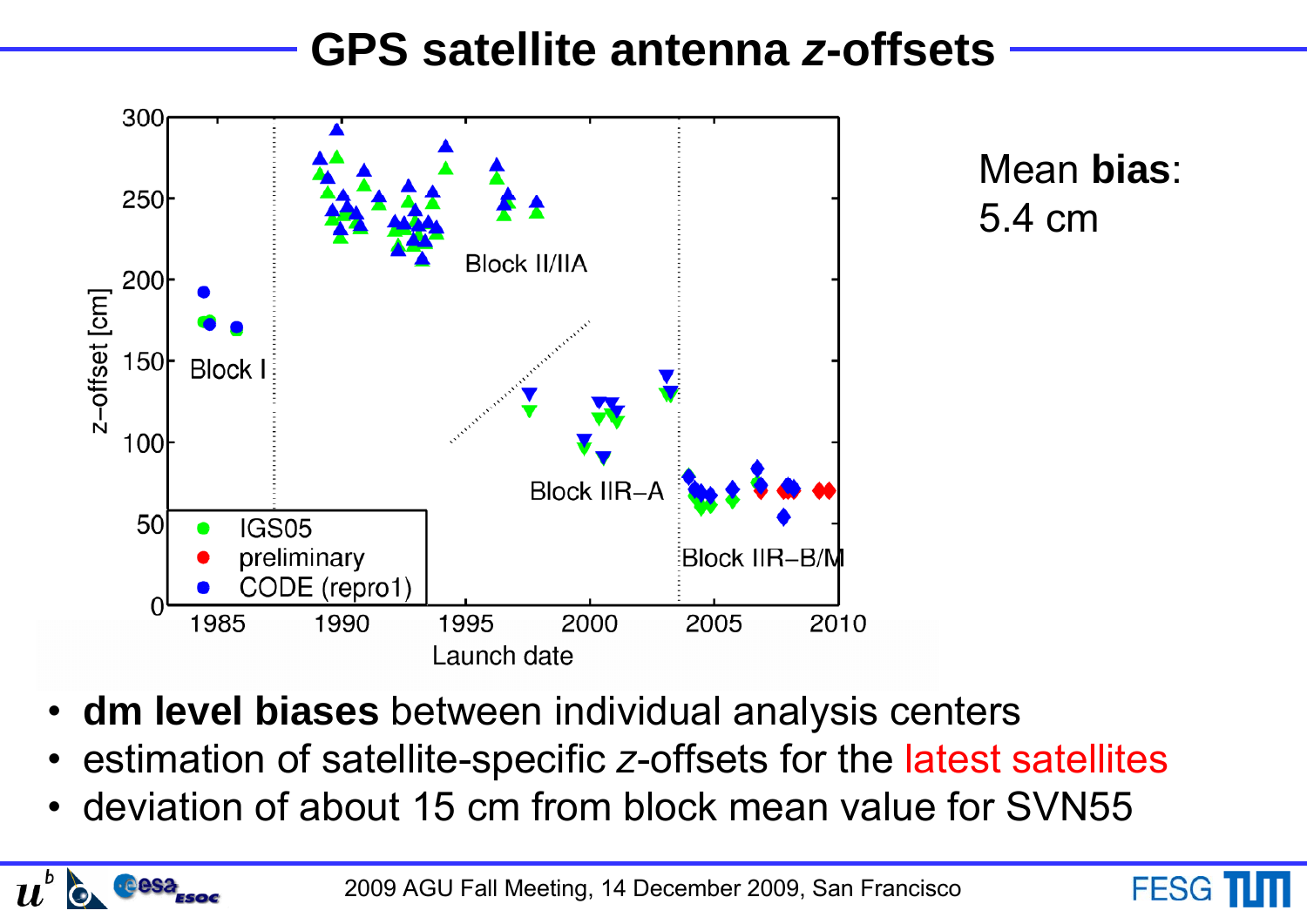## **GLONASS satellite antenna corrections**

AC Z-Offsets minus IGS05 Z-offsets



- GLONASS constellation completely changed since 2005/06
- scale difference partly due to differing albedo modeling

esa

 $\boldsymbol{u}$ 

• impact on station coordinates: **< 1 mm** (small impact of GLONASS)

**FESG**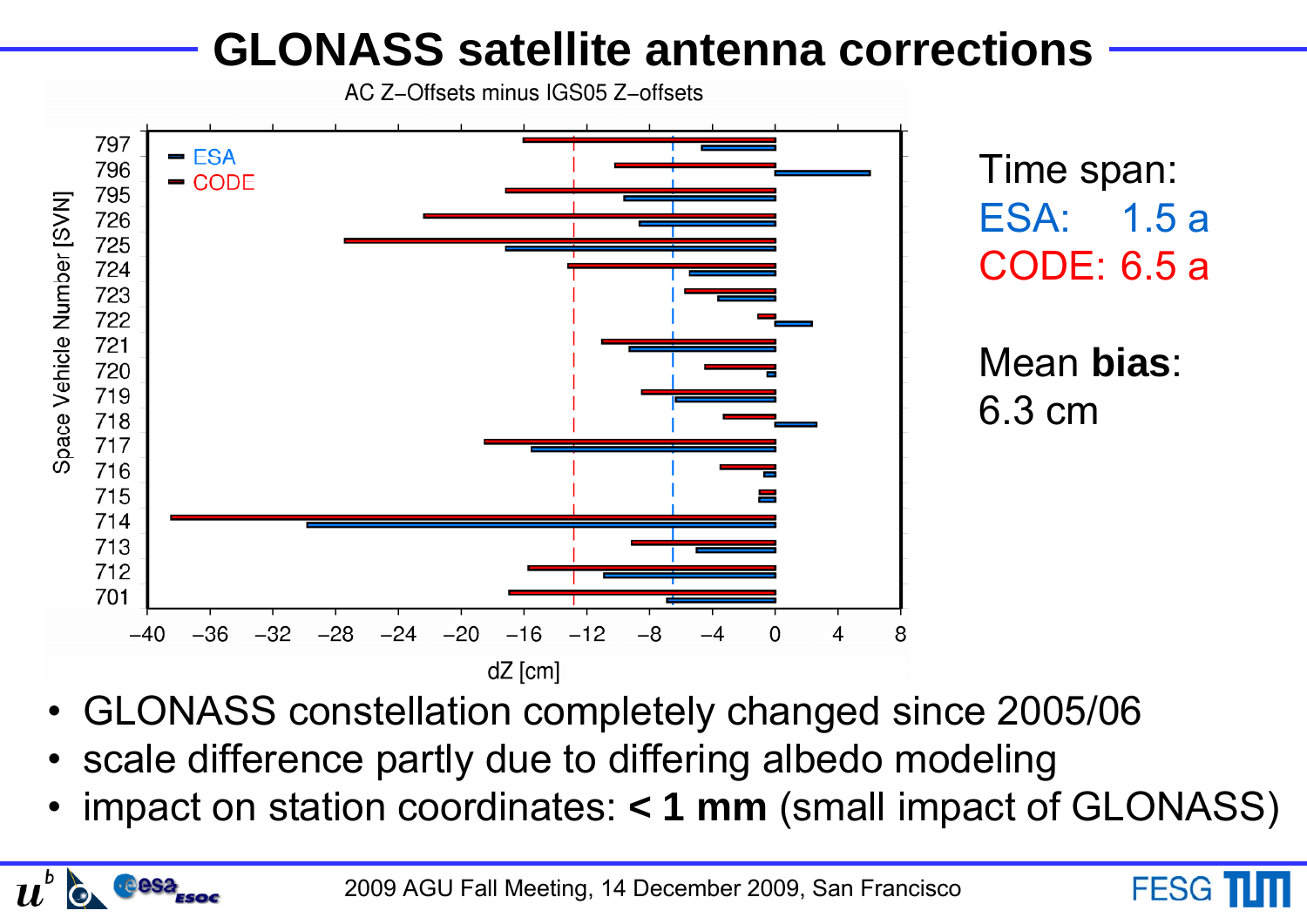## **Receiver antenna calibrations**

#### **GPS**:

- •additional robot calibrations (e.g., for **TPSCR3\_GGD**)
- •impact on station coordinates: up to **several mm**
- •update for existing robot calibrations

Statistics for stations in the IGS network (December 2009):

| <b>Model</b> | absolute calibration | converted field<br>calibration | uncalibrated antenna/<br>radome combination |
|--------------|----------------------|--------------------------------|---------------------------------------------|
| igs05 atx    | 62%                  | 18%                            | 20%                                         |
| igs08.atx    | 69%                  | $11\%$                         | 20%                                         |

## **GLONASS**:

 $\bm{u}$ 

- •GLONASS-specific calibrations not considered so far
- •available for about **60%** of the combined GPS/GLONASS stations
- •impact on station coordinates: **< 1 mm**

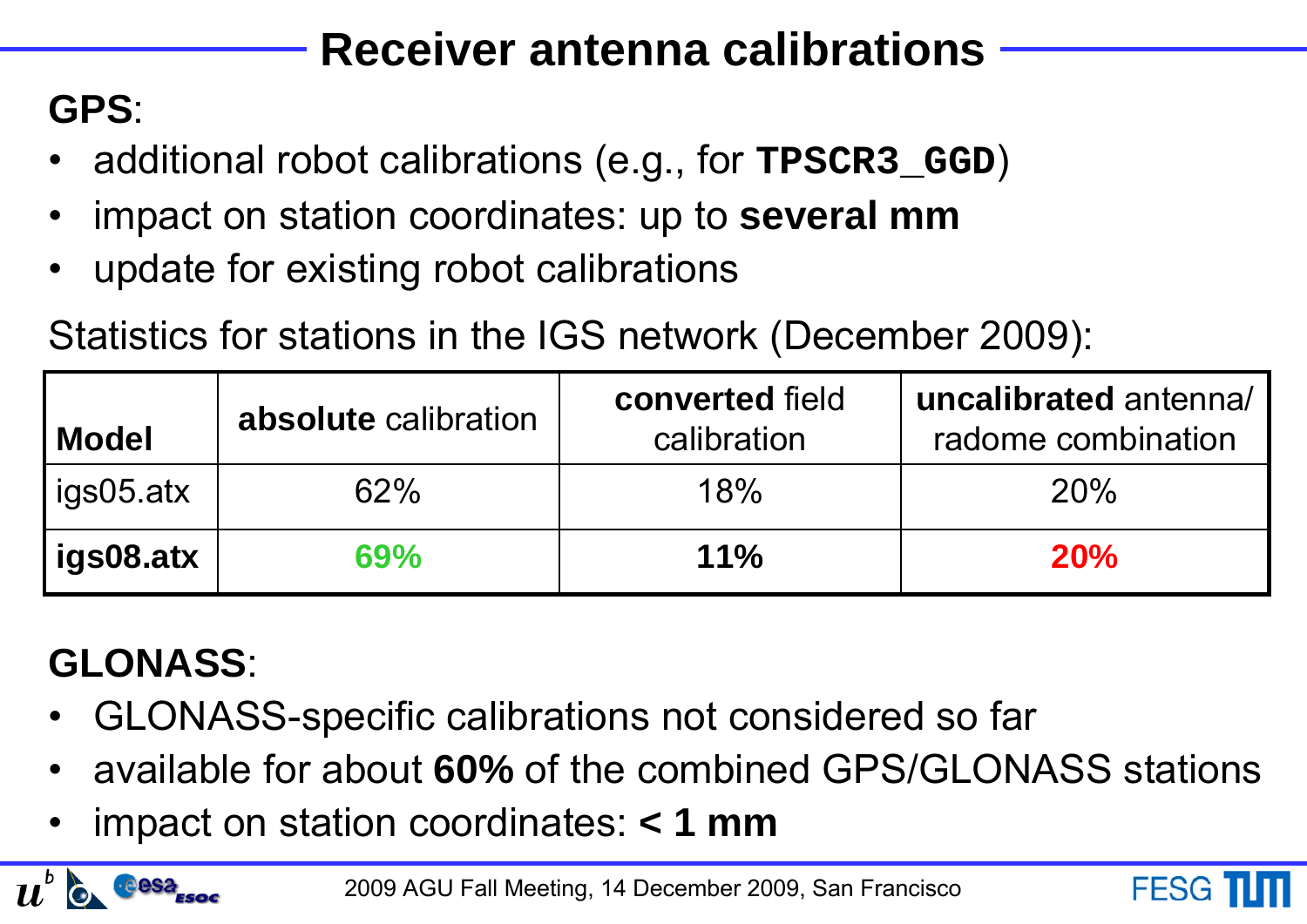## **Timeline for igs08.atx**

- •Jan/Feb 2010: generation of IGS08 **reference frame**
- Feb/Mar 2010: back-solve repro1 (1994-2007) SINEX files and operational solutions (2008-2010) with ITRF2008/IGS08 kept fixed to get **GPS satellite antenna** *z***-offsets**
- Mar 2010(?): long-time combined solutions by CODE and ESA with GPS *z*-offsets kept fixed to get **GLONASS satellite antenna** *z***-offsets/PCVs**
- Apr 2010: compilation of igs08.atx (satellite and **receiver antenna corrections**, including GLONASS-specific values)
- Apr/May 2010: analysis of **coordinate jumps** due to antenna model update by certain analysis centers
- • May 2010: adoption of new IGS reference frame and igs08.atx in operational solutions

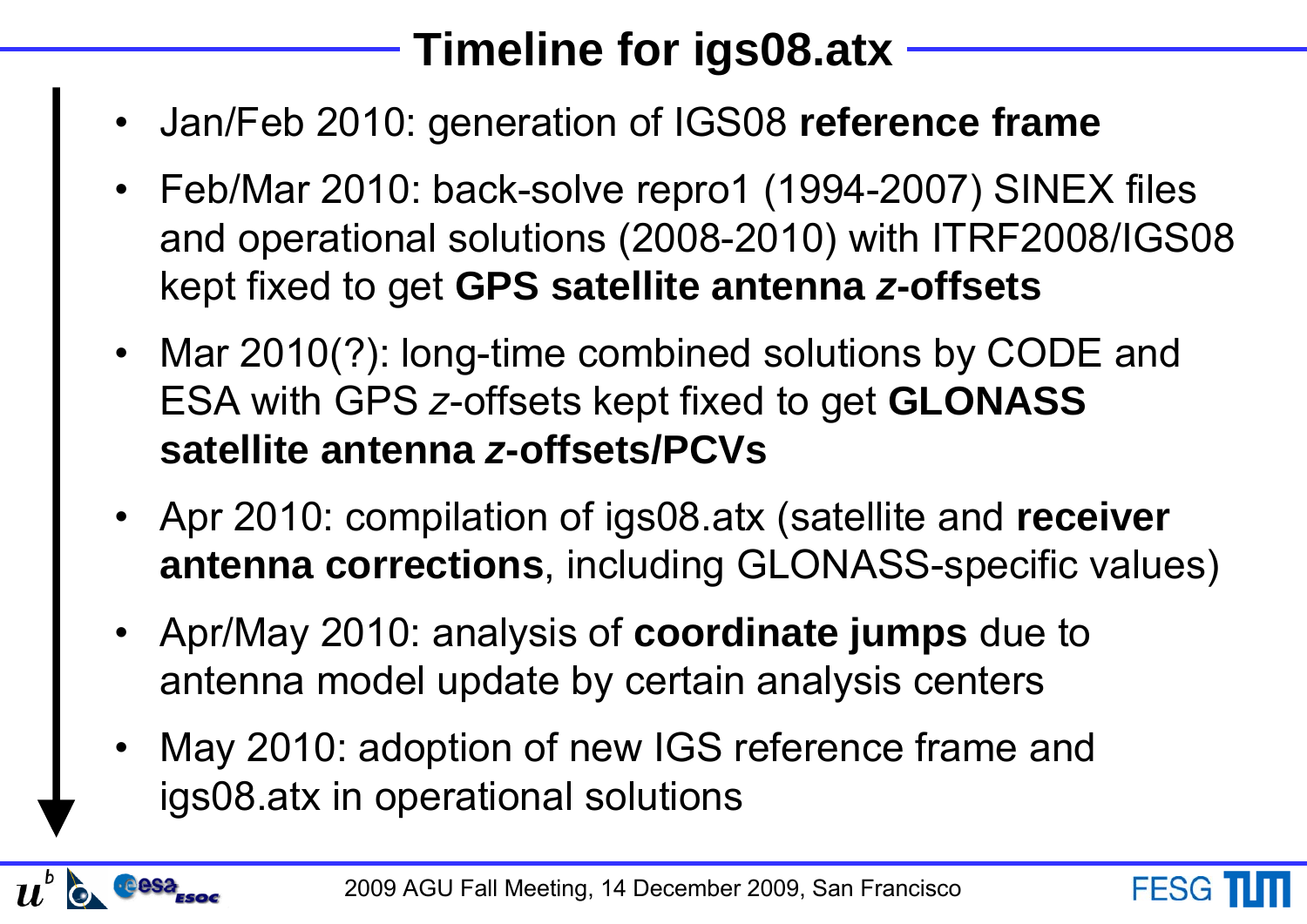# **Conclusions**

- $\bullet$  **Consistency between ITRF2008/IGS08 and igs08.atx** will be far better than between IGS05 and igs05.atx
- Ex post update of receiver antenna calibrations causes slight **inconsistencies between reference frame and igs08.atx**
- Transition to igs05.atx was much more dramatic, but accompanied by an extensive parallel AC processing
- • Improved percentage of IGS stations with state-of-the-art calibrations, whereas **uncalibrated radomes** remain a problem
- • Highly improved GLONASS satellite antenna corrections (more satellites/tracking stations/analysis centers)
- **SINEX format extension** desirable in order to estimate satellite antenna PCVs from repro2 SINEX files